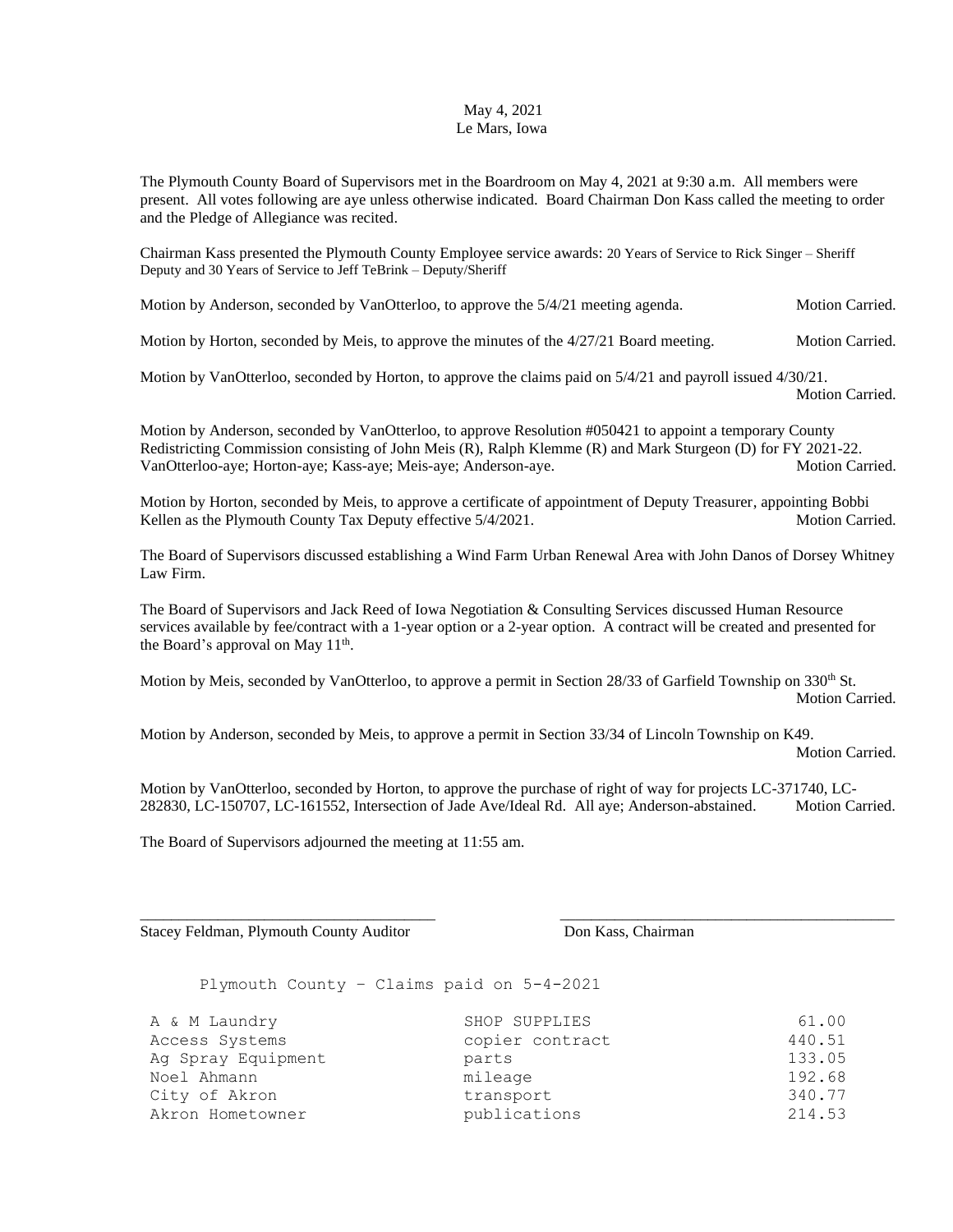| Alpha Wireless                                      | antennas                      | 84.00           |
|-----------------------------------------------------|-------------------------------|-----------------|
| Associates for Psychiatric                          | psychiatric service           | 400.00          |
| Baseline Equipment                                  | SUPPLIES                      | 128.50          |
| Bauerly & Langel                                    | attorney fees                 | 346.50          |
| Cole Beitelspacher                                  | cell phone allowance          | 60.00           |
| Bekins Fire & Safety                                | hood inspection               | 105.75          |
| Bentson Pest Control                                | extermination services        | 100.00          |
| Bomgaars                                            | supplies                      | 1896.80         |
| City of Brunsville                                  | UTILITIES                     | 52.20           |
| Carroll Construction Supply                         | PARTS                         | 509.16          |
| Casey's                                             | fuel                          | 4677.38         |
| U.S. Postal Service                                 | postage                       | 6221.75         |
| Keith Copenhaver                                    | well closing                  | 1000.00         |
| Cornhusker International                            | PARTS                         | 632.60          |
| CovertTrack Group                                   | annual subscription           | 600.00          |
| City of Craig                                       | UTILITIES                     | 1684.00         |
| CTK Group                                           | training                      | 900.00          |
| Culligan Water Conditioning                         | water                         | 36.54           |
| <b>CWD</b>                                          | kitchen supplies              | 2875.21         |
| Dakota Riggers & Tools Supply                       | CHAINS & CABLES               | 200.13          |
| Eakes Inc                                           | supplies                      | 1027.98         |
| Emily's Home Furnishings                            | cabin mattresses              | 2069.55         |
| Fastenal                                            | custodial supplies            | 102.53          |
| Stacey Feldman                                      | cell phone/supplies           | 87.80           |
| Floyd Valley Healthcare                             | emergency room                | 165.03          |
| Frankhauser, Farrens & Rachel                       | attorney fees                 | 1285.20         |
| Frontier                                            | phone service                 | 599.50          |
| Randy Galles Seeds                                  | EROSION CONTROL               | 2850.00         |
| GCC Alliance Concrete                               | BOX CULVERTS                  | 1483.50         |
| Geo-Comm Corporation                                | Maintenance                   | 1900.00         |
| Jolynn Goodchild                                    | cell phone/mileage            | 102.00          |
| Gordon Flesch Company                               | maintenance agreement         | 65.40           |
| Govconnection                                       | computer supplies & machines  | 6481.50         |
| Jamie Hauser                                        | mileage                       | 31.36           |
| HGM Associates                                      | <b>OUTSIDE ENGINEERING</b>    | 6325.90         |
| Jenna Hodgson                                       | postage                       | 11.00           |
| Donna Hoffman                                       | well closing                  | 500.00          |
|                                                     |                               |                 |
| <b>IACCVSO</b>                                      | dues                          | 50.00<br>241.90 |
| Interstate Battery System<br>Iowa Prison Industries | battery<br>custodial supplies | 46.26           |
| Jack's Uniforms                                     | uniform                       | 578.20          |
| Jim Jones                                           |                               | 899.12          |
|                                                     | training reimbursement        | 9.75            |
| Tamara Jorgensen                                    | meals                         |                 |
| <b>KEMPS</b>                                        | kitchen supplies              | 348.50          |
| Kimball-Midwest Co.                                 | PARTS                         | 466.26          |
| City of Kingsley                                    | UTILITIES                     | 38.62           |
| Knife River                                         | ASPHALT CONCRETE              | 1693.50         |
| Kunkel Cleaning                                     | cleaning services             | 1720.00         |
| L.G. Everist Inc.                                   | GRANULAR                      | 3782.05         |
| Mai Welding Supply                                  | WELDING SUPPLIES              | 55.00           |
| Mail Services                                       | renewal notices/postage       | 893.37          |
| MidAmerican Energy                                  | utilities                     | 753.04          |
| Midwest Wheel                                       | PARTS                         | 113.30          |
| Mullally Properties                                 | rent assistance               | 400.00          |
| Northern Lights Foodservice                         | kitchen supplies              | 483.63          |